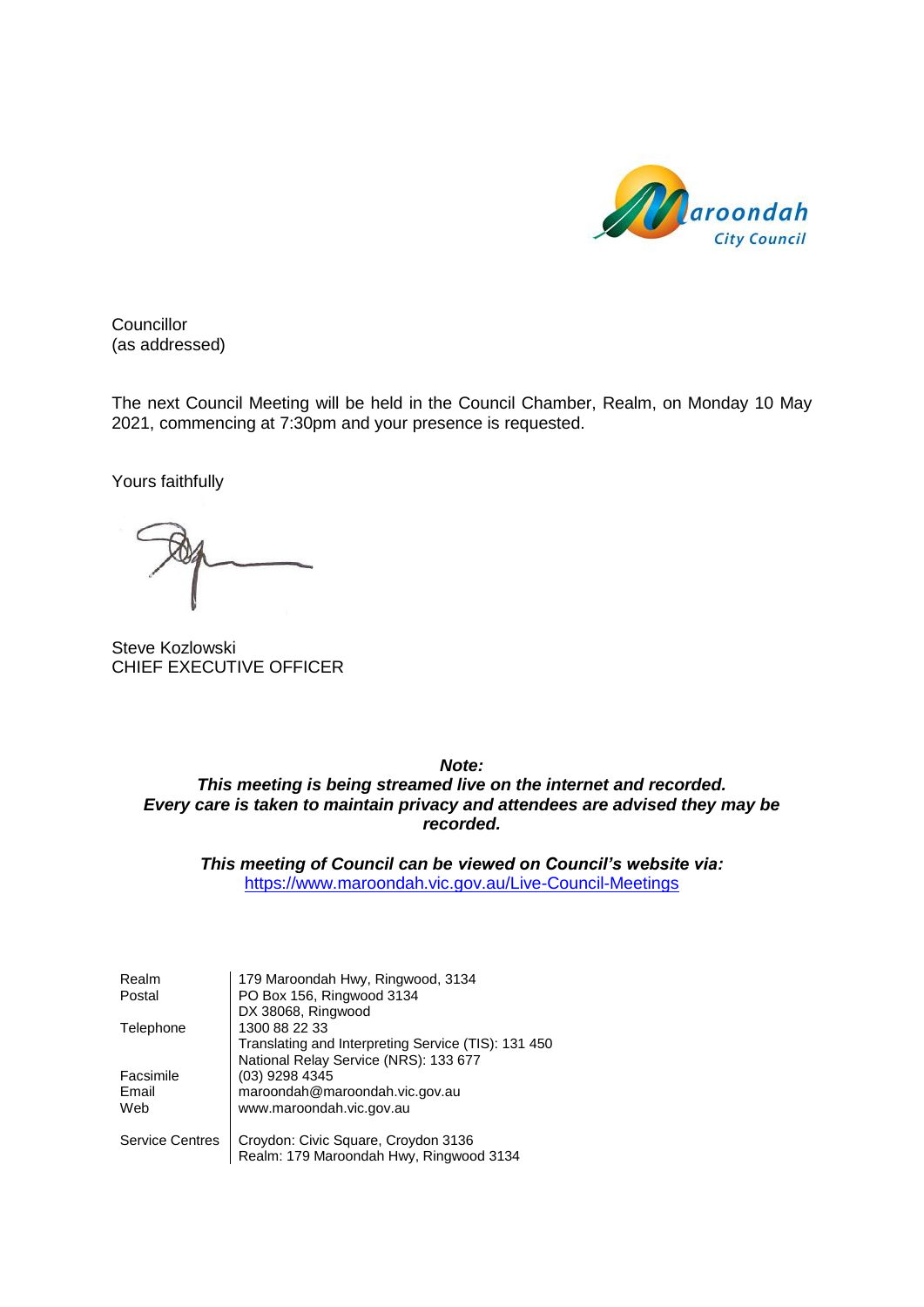### **Council Chamber Seating**

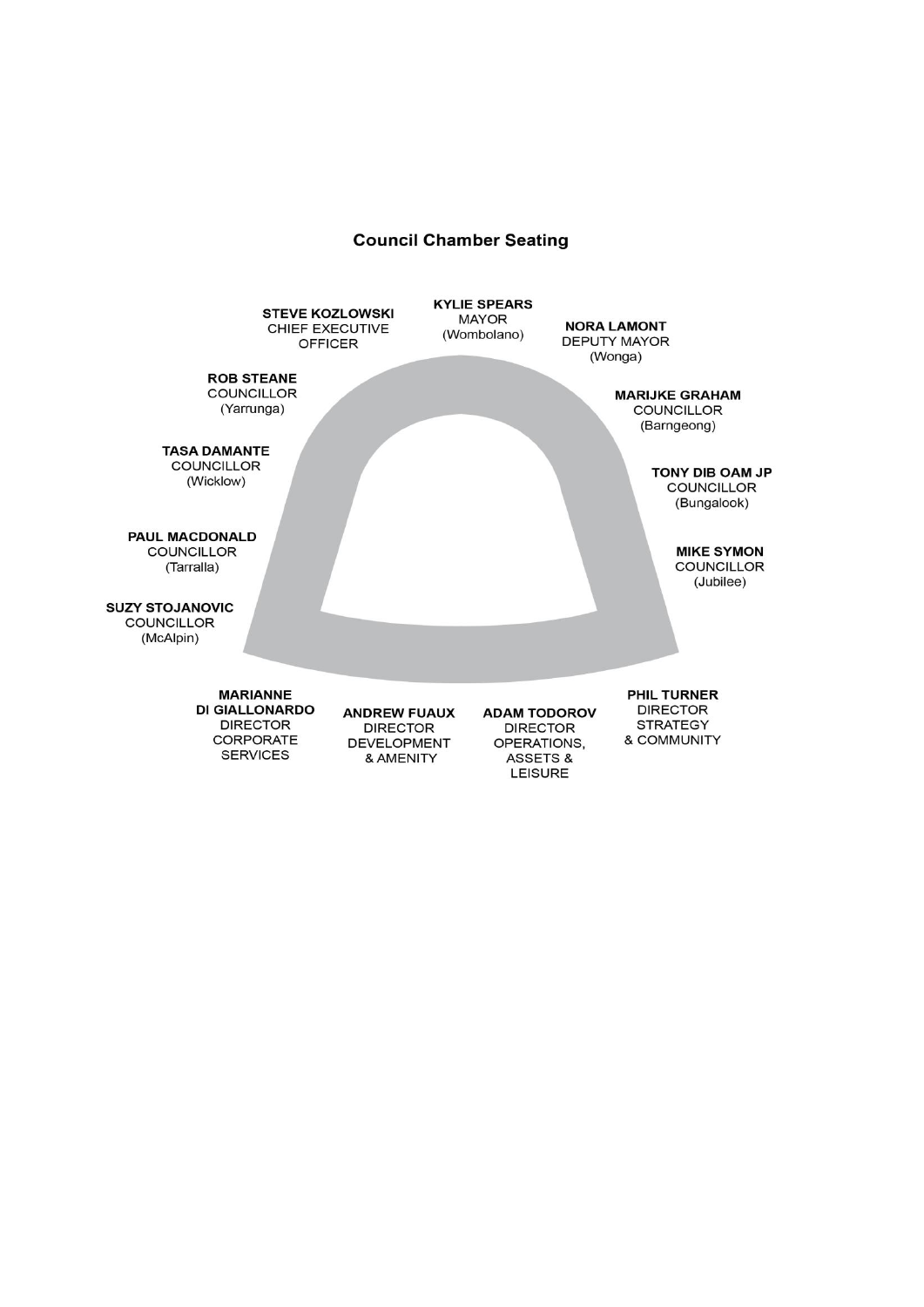# **ORDER OF BUSINESS**

- 1. Prayer
- 2. Acknowledgment of Country
- 3. Apologies
- 4. Declaration of Interests
- 5. Officers' Reports

Director Corporate Services

1. Draft Council Plan 2021-2025, Proposed Budget 2021/22 and Associated Documents [4](#page-3-0)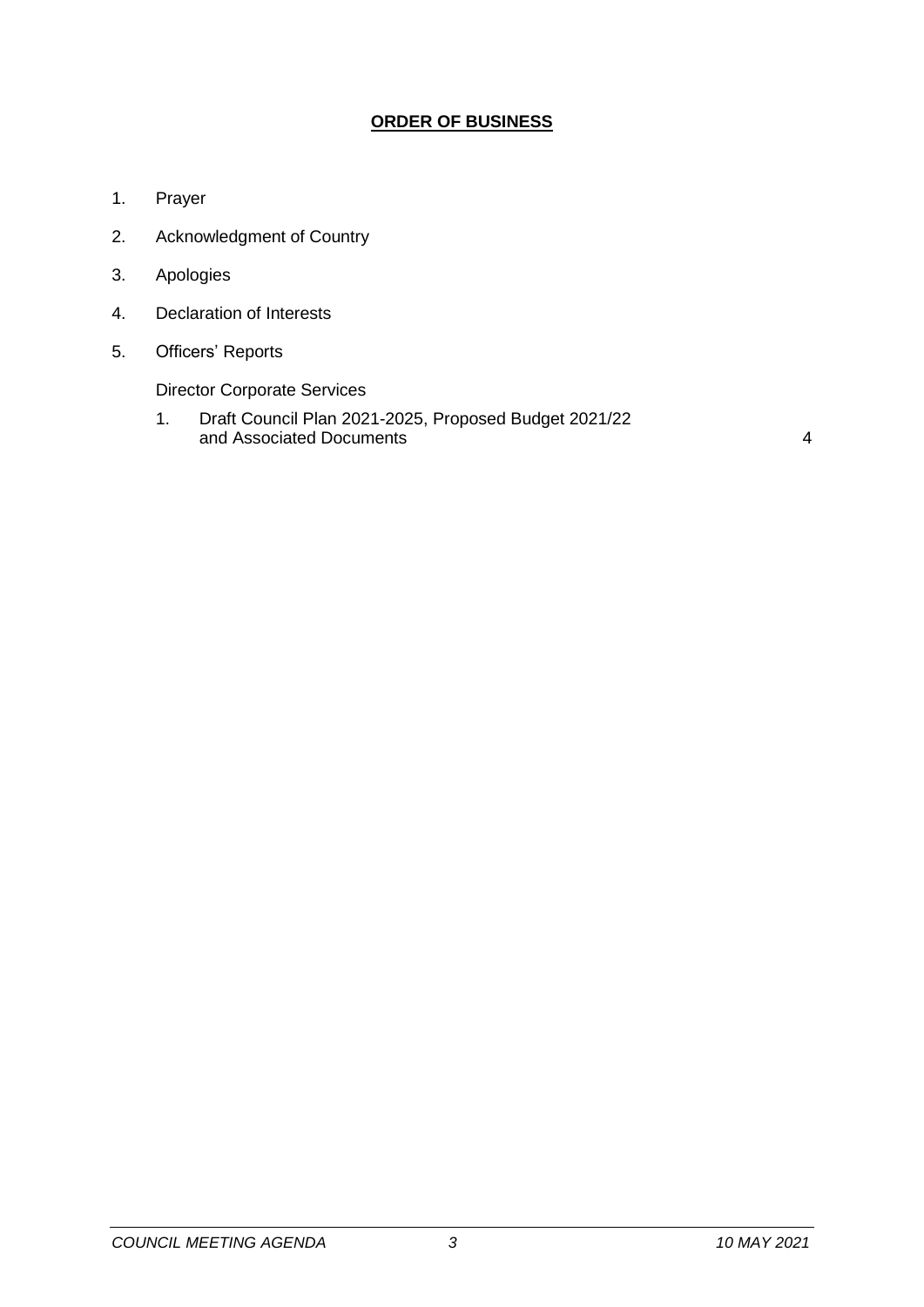#### **DRAFT COUNCIL PLAN 2021-2025, PROPOSED BUDGET 2021/22 AND ASSOCIATED DOCUMENTS ITEM 1**

# <span id="page-3-0"></span>**PURPOSE**

To provide Council with the *Draft Council Plan 2021-2025*, *Proposed Budget 2021/22, Draft Financial Plan 2021-2022 and Revenue and Rating Plan 2021-2025 (associated documents)*; and to seek Council endorsement for public exhibition in accordance with Council's *Community Engagement Policy 2021*.

# **STRATEGIC / POLICY ISSUES**

The following directions contained in *Maroondah 2040 - Our future together* and the *Council Plan 2017-2021* provide the strategic framework that underpins the purpose of this report.

Outcome Area:A well governed and empowered community

Our Vision: In 2040, Maroondah will be an empowered community actively engaged in local decision making, led by an innovative community inspired Council that collaborates regionally and proactively champions local needs.

## Key Directions 2020 – 2021:

- 8.1 Provide community inspired governance that is transparent, accessible, inclusive and accountable.
- 8.2 Ensure responsible and sustainable management of Maroondah's resources, assets, infrastructure and natural environment.

## **BACKGROUND**

Under the *Local Government Act 2020,* Council is required to:

- Prepare and adopt a Council Plan for a period of at least the next four financial years after a general election;
- Develop, adopt and keep in force a Financial Plan that is for a period of a least the next 10 financial years;
- Prepare and adopt a Budget for each financial year and the subsequent three financial years; and
- Prepare and adopt a Revenue and Rating Plan for a period of at least the next four financial years after a general election.

These, and other strategic documents of Council, are linked by an Integrated Planning Framework (shown below), which seeks to ensure Council's activities and resources are aligned in order to meet the aspirations, needs and expectations of the Maroondah community (the *Maroondah 2040 - Our future together* Community Vision).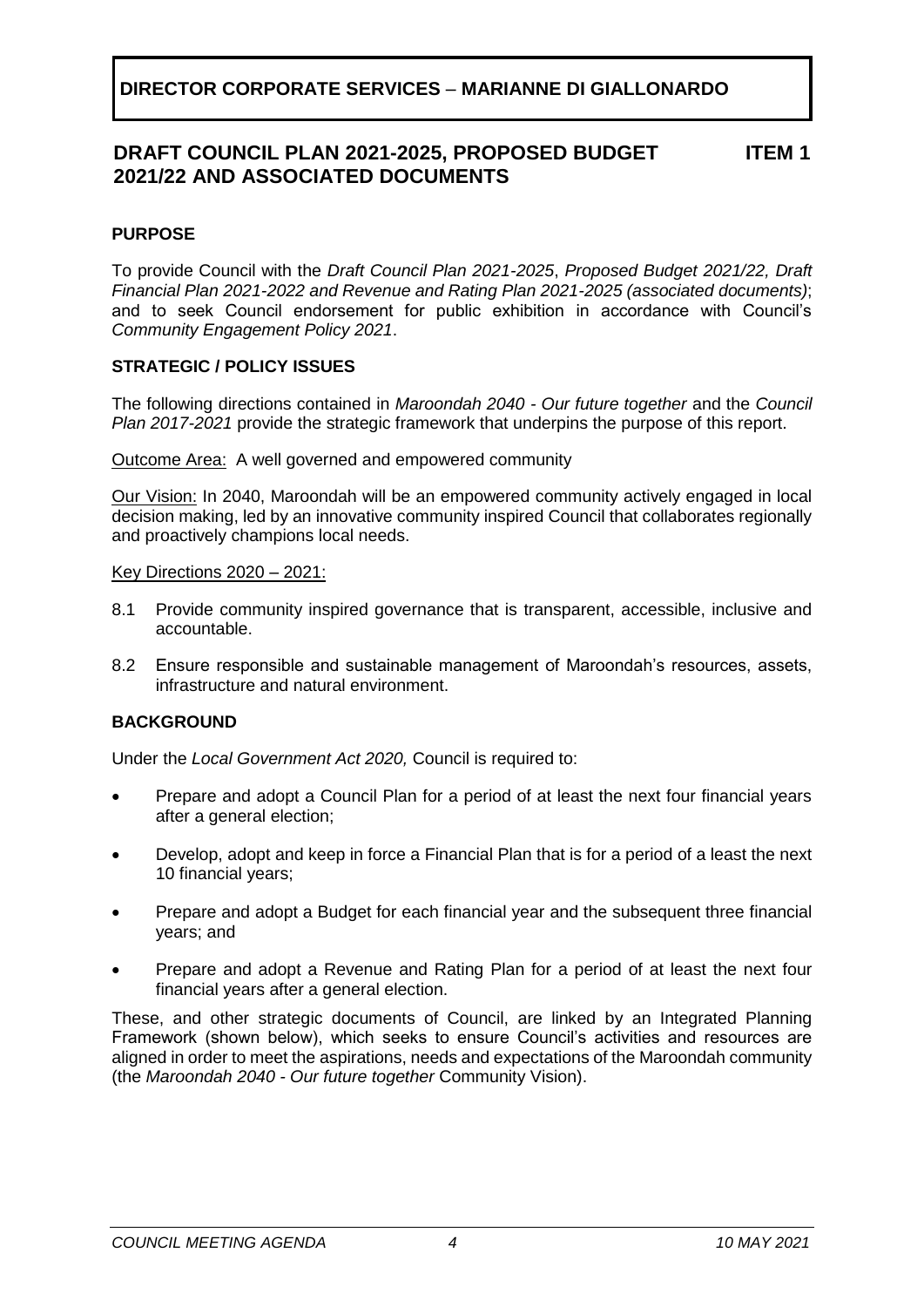# **DRAFT COUNCIL PLAN 2021-2025, PROPOSED BUDGET 2021/22 AND ASSOCIATED DOCUMENTS Cont'd**

**ITEM 1**

*Figure 1: Council's Integrated Planning Framework*



# *DRAFT COUNCIL PLAN*

In accordance with the *Local Government Act 2020* (Section 90) Council must prepare and adopt a Council Plan for a period of at least the next four financial years after a general election in accordance with its deliberative engagement practices. Council must adopt the Council Plan by 31 October in the year following a general election (i.e. by 31 October 2021 for the *Council Plan 2021 - 2025*).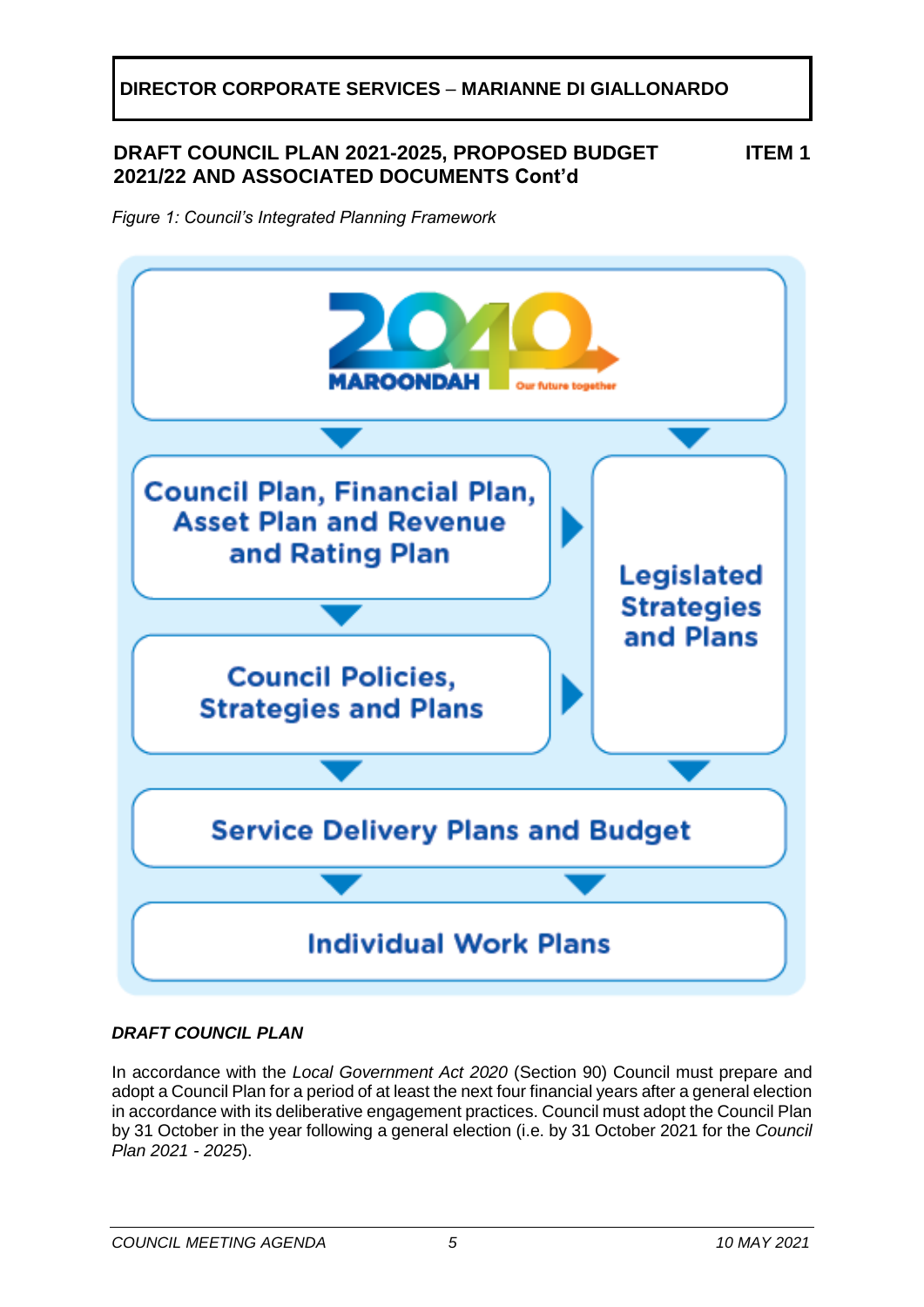#### **DRAFT COUNCIL PLAN 2021-2025, PROPOSED BUDGET 2021/22 AND ASSOCIATED DOCUMENTS Cont'd ITEM 1**

Preparation of the Council Plan must be in accordance with the strategic planning principles of the *Local Government Act 2020* (Section 89) which require:

- an integrated approach to planning, monitoring and reporting;
- addressing of the Communality Vision;
- taking into account the resources needed for effective implementation;
- identifying and addressing the risks to effective implementation; and
- providing for ongoing monitoring of progress and regular review.

The Council Plan evolves from *Maroondah 2040 - Our future together* and outlines the role of Council in delivering on the Community Vision in the medium term. An interim review of the Community Vision was undertaken in 2018 and 2019, and the refreshed *Maroondah 2040 - Our future together* Community Vision adopted in June 2020.

Resources needed for effective implementation of the Council Plan are outlined in the Budget, and risks to effective implementation identified and addressed through the Maroondah City Council Strategic Risk Management Plan and Policy.

Reporting against the Council Plan is undertaken quarterly to Council. Reporting on annual achievements is undertaken through the Annual Report and the 'Our Achievements' document.

# *PROPOSED BUDGET*

The Proposed Budget is one of Council's high-level strategic documents. The community's aspirations for Maroondah's future direction and development are set out in *Maroondah 2040 - Our future together* and this forms the foundation from which Council shapes its mediumterm plans for the municipality. The Proposed Budget then addresses the provision of financial resources for the next 4 years as well as articulating how those resources are to be spent in delivering services to the community.

The Proposed Budget is a critical planning and resource tool of Council and is vital to the ongoing operational and financial viability of Council. It sets out the expected income and expenditure for the coming year and also incorporates Council's rates and charges as well as estimating the net worth of the municipality at the end of the year. It is the culmination of Councillor Briefings (including discussions at the Councillor Conference) and detailed preparation by employees and management.

## **ISSUE / DISCUSSION**

# *DRAFT COUNCIL PLAN*

The *Draft Council Plan 2021-2025* has been prepared in accordance with requirements of the *Local Government Act 2020* and includes the following.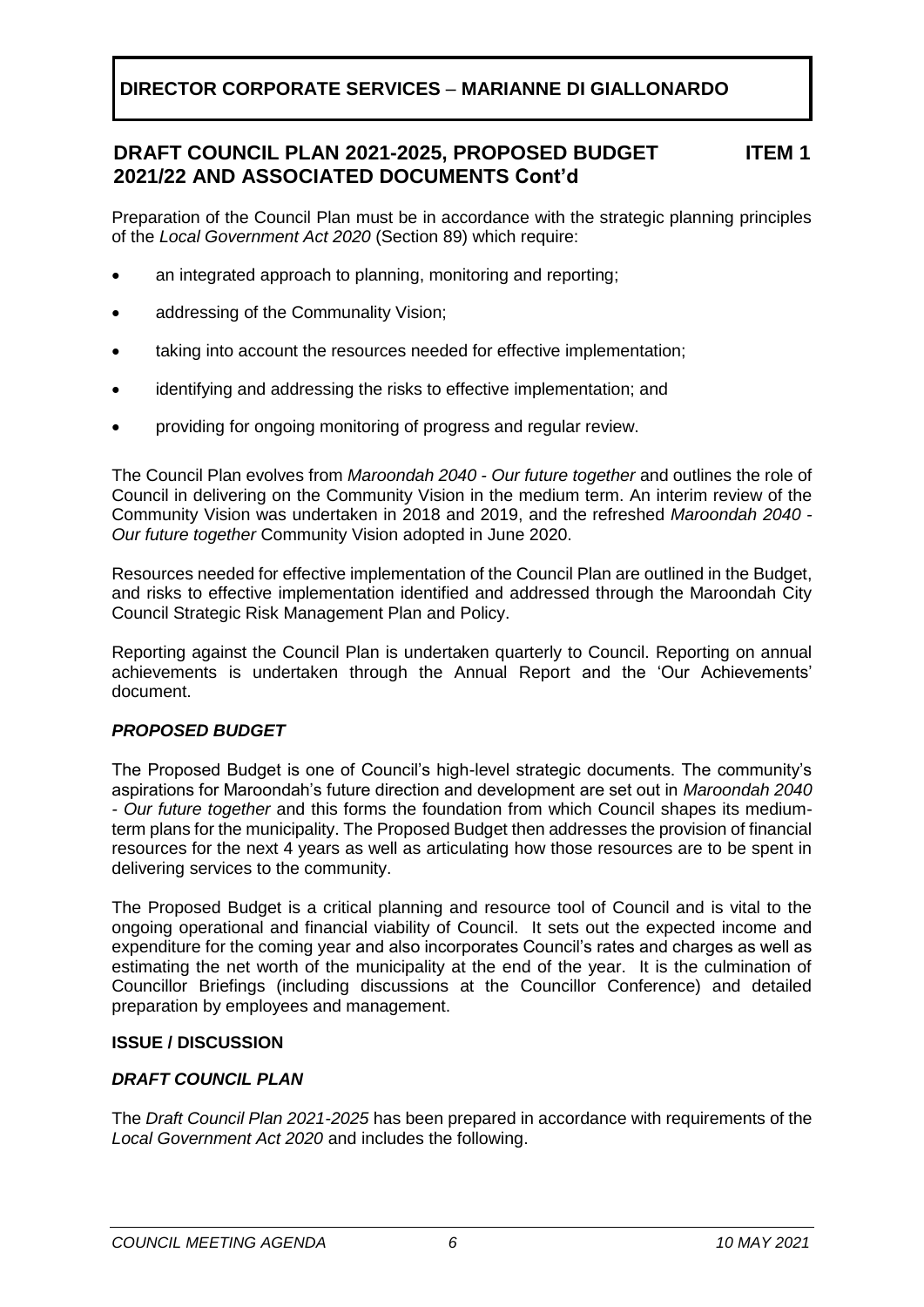#### **DRAFT COUNCIL PLAN 2021-2025, PROPOSED BUDGET 2021/22 AND ASSOCIATED DOCUMENTS Cont'd ITEM 1**

| <b>Local Government Act 2020 requirement</b><br>(Section 90(2))                                      | <b>Maroondah City Council</b><br><b>Draft Council Plan 2021-2025</b> |
|------------------------------------------------------------------------------------------------------|----------------------------------------------------------------------|
| Strategic direction of Council                                                                       | Maroondah 2040 Community Vision<br>statement                         |
| Strategic objectives for achieving the<br>strategic direction                                        | Maroondah 2040 future outcomes                                       |
| Strategies for achieving the objectives for a<br>period of at least the next four financial<br>years | Maroondah 2040 key directions                                        |
| Strategic indicators for monitoring the<br>achievement of the objectives                             | Maroondah 2040 community indicators of<br>progress                   |
|                                                                                                      | Council Plan service delivery performance<br>measures                |
| Description of the Council's initiatives and                                                         | Council Plan priority actions                                        |
| priorities for services, infrastructure and<br>amenity                                               | Council Plan description of core services                            |

The *Draft Council Plan 2021-2025* identifies the priority actions of Council for the four-year period from 2021/22 to 2024/25. In total, 37 priority actions (outlined below) have been included in the *Draft Council Plan 2021 - 2025* for this four-year period. Thirty-six (36) of these priority actions will either continue into, or commence, in 2021/22.

*Draft Council Plan 2021-2025 Priority Actions*

- 1) Implement the *Maroondah COVID-19 Recovery Plan*
- 2) Review, update and implement Council's Physical Activity Strategy, and develop and implement an Indoor High Ball (basketball, netball and volleyball) Strategy
- 3) Design and construct a dog park in Ringwood North
- 4) Design and construct sporting infrastructure upgrades at Jubilee (regional cricket hub), Proclamation, Springfield, Cheong and Ainslie Parks, and at Dorset Recreation and Silcock Reserves
- 5) Finalise and implement the *Maroondah Liveability, Wellbeing and Resilience Strategy 2021-2031* (incorporating the Municipal Public Health Plan and Active and Healthy Ageing Initiative)
- 6) Work in partnership with a broad range of service providers and agencies, to develop and deliver services and cultural experiences in the Croydon Community Wellbeing **Precinct**
- 7) Complete a strategic review of shopping centres in Maroondah, and plan and implement infrastructure and amenity improvements
- 8) Work in partnership to implement the *Bayswater Business Precinct Transformation Strategy* and investigate and implement opportunities to enhance business capability, skill development, employment and education pathways for the manufacturing sector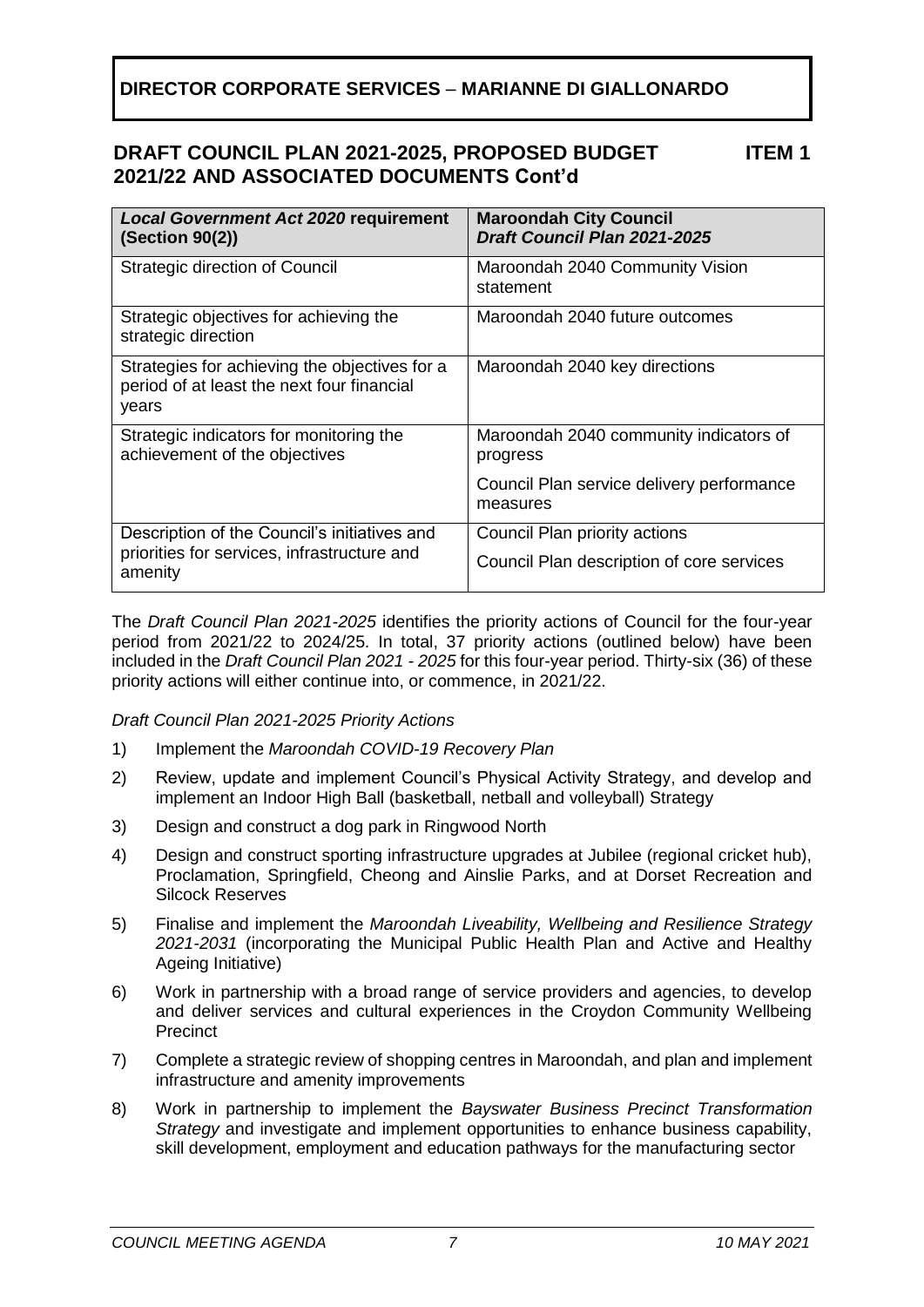#### **DRAFT COUNCIL PLAN 2021-2025, PROPOSED BUDGET 2021/22 AND ASSOCIATED DOCUMENTS Cont'd ITEM 1**

- 9) Work in partnership with the Victorian Government to plan for and support the rollout of funded three year old kindergarten in Maroondah
- 10) Facilitate co-working opportunities and spaces in Maroondah
- 11) Deliver the 20 Minute Neighbourhood Place Activation Projects in the Croydon South local activity centre and Ringwood East neighbourhood activity centre
- 12) Design the Karralyka Centre redevelopment, and undertake staged redevelopment works
- 13) Implement the *Arts and Cultural Development Strategy 2020-2025* and work with the Maroondah Arts Advisory Committee to maximise arts and cultural opportunities across Maroondah
- 14) Implement Council's *Environmentally Sustainable Design Local Planning Policy* into the Maroondah Planning Scheme
- 15) Review, update and implement Council's Sustainability Strategy, and Climate Change Risk and Adaptation Strategy
- 16) Review, update and implement Council's Carbon Neutral Strategy, including participation in the power purchasing agreement
- 17) Work in partnership to implement the Reimagining Tarralla Creek project
- 18) Develop and implement Council's *Waste, Litter and Resource Recovery Strategy*
- 19) Prepare and implement a Maroondah Habitat Connectivity Action Plan
- 20) Implement a streetscape enhancement program, including a significant increase in tree planting
- 21) Work in partnership with the Victorian Government to implement road improvement works at New Street Ringwood, Reilly Street and Wantirna Road Ringwood, Plymouth Road and Kirtain Drive Croydon; and undertake carpark improvement works at McAlpin Reserve Ringwood North
- 22) Design and construct activity centre carparks in Croydon, Ringwood and Heathmont; and at Heatherdale station
- 23) Work in partnership to undertake renewal works on the Mullum Mullum Creek and Colchester Road shared trails; and continue footpath construction in the Principle Pedestrian Network
- 24) Advocate to the Australian and Victorian Governments for provision of new and upgraded major transportation infrastructure in Maroondah, including public transport enhancements
- 25) Develop a new Croydon Structure Plan and prepare a planning scheme amendment to incorporate the policy into the Maroondah Planning Scheme
- 26) Work in partnership to implement the Greening the Greyfields project to facilitate a sustainable approach to urban redevelopment in identified residential precincts
- 27) Undertake the staged redevelopment of the Croydon Community Wellbeing Precinct
- 28) Undertake flood mitigation works in New Street, Ringwood, Sherbrook Avenue catchment in Ringwood, and Scenic Avenue and Wingate Avenue catchments in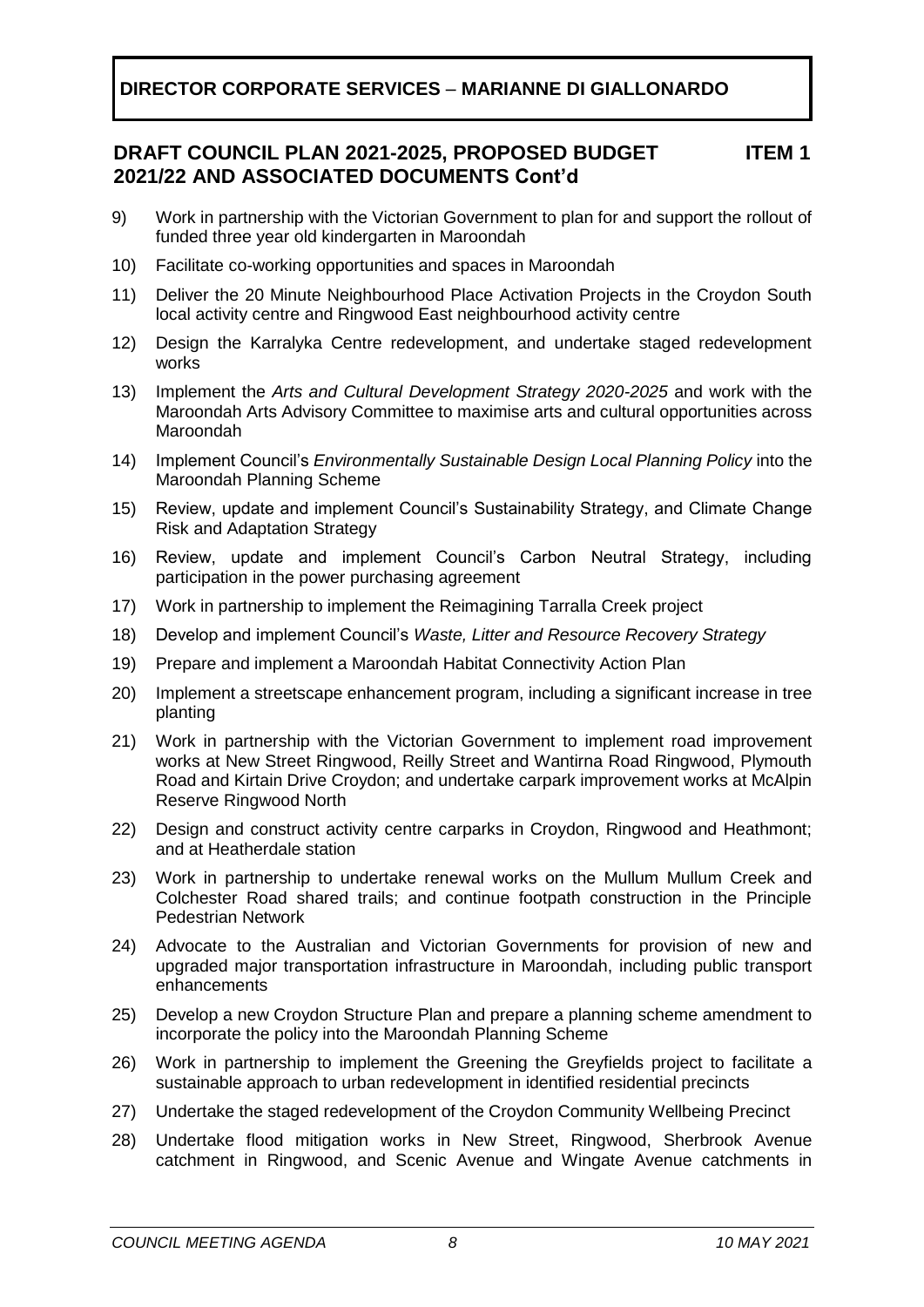#### **DRAFT COUNCIL PLAN 2021-2025, PROPOSED BUDGET 2021/22 AND ASSOCIATED DOCUMENTS Cont'd ITEM 1**

Ringwood East; and work in partnership to develop flood mitigation solutions for central Croydon

- 29) Work in partnership to support volunteer-based organisations and facilitate volunteerism within Maroondah
- 30) Investigate and implement additional female changing facilities at local sporting venues
- 31) Implement the *Children and Families Strategy* and Action Plan; and the *Youth Strategy* and Action Plan
- 32) Implement the *Gender Equality Act 2020*, including Council's Gender Equality Action Plan
- 33) Implement the new *Local Government Act 2020*
- 34) Advocate on key local issues on behalf of the Maroondah community including in the lead up to the State and Federal Government elections in 2022
- 35) Develop and implement a new Customer Service Strategy that will continue to advance Council's commitment to be highly responsive and customer focused
- 36) Deliver a broad range of Council services to meet current and future community needs along with sustainable management of Maroondah's resources, assets and environment
- 37) Engage the community in undertaking a review of *Maroondah 2040 - Our future together*  and prepare a new Council Plan 2025-2029 following election of a new Council

For *Budget* purposes, all listed priority actions have been classified as *Major Initiatives*.

# *PROPOSED BUDGET*

The *Proposed Budget 2021/22* document as presented and to be placed on exhibition contains:

- Linkages to the Council Plan
- Community Outcome Areas (Strategic Objectives)
- Listing of Council Services and Service Performance Indicators
- Summary of Financial Position
- Financial Statements
- Comments on significant budget influences
- Capital Expenditure Program information
- Fees & Charges schedule
- **Statutory Disclosures**

Its contents are consistent with the Financial Plan and demonstrates the provision of adequate resources to achieve the Plan's objectives and activities for the next 4 years. Overall it is a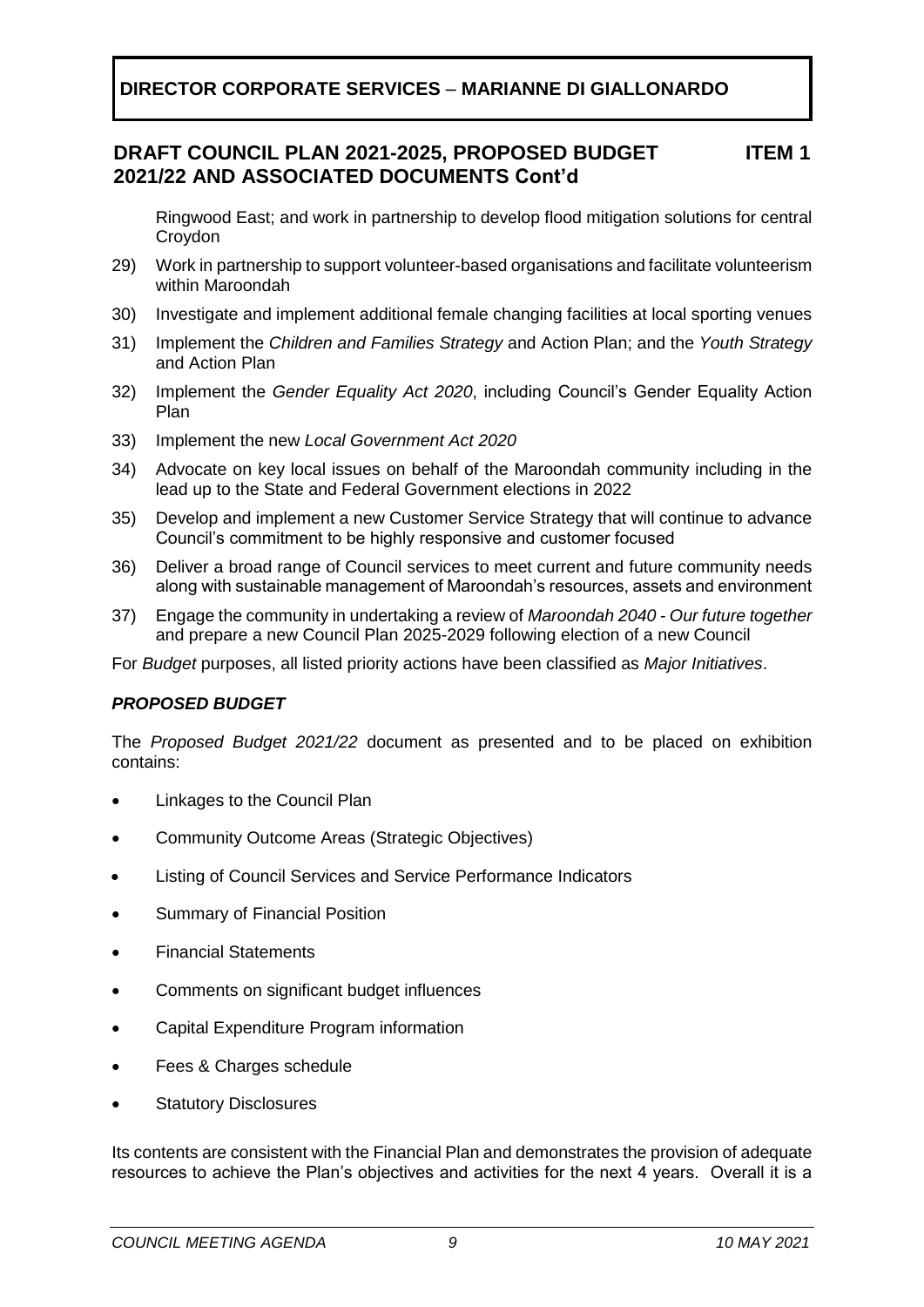#### **DRAFT COUNCIL PLAN 2021-2025, PROPOSED BUDGET 2021/22 AND ASSOCIATED DOCUMENTS Cont'd ITEM 1**

balanced, sustainable, and responsible way forward to ensure Maroondah continues to be a vibrant city with an active community, strong local economy, and a diverse cultural life in a prosperous and sustainable environment. It provides for the capacity to deal with the challenges of the future and includes 36 major initiatives (priority actions) which were identified in the *Draft Council Plan 2021-2025* for the 2021/22 period.

In 2015 the *Local Government (Fair Go Rates) Act* was passed in Parliament. The Act introduced a rate cap based on CPI plus or minus any adjustment and allows for multiple caps to be set by the Minister and variations to the cap should Council obtain approval to raise rate revenue by a greater amount than that imposed by the cap. The Minister has determined that the rate cap for 2021/22 is set at an increase of 1.5% over the average property rate of a Council. The average property rate is derived by dividing the total rate revenue adjusted for the annualisation of supplementary rate income by the number of rateable properties as at 30 June. The increase under the rate cap applies to rate revenue after growth in the previous year has been considered.

The key aspects of the revised Financial Plan include:

- Rate revenue increases within the rate cap framework with no variation request required;
- The Financial Plan had to be extensively reviewed to assess the overall impacts of COVID19 and what that means for Council's overall financial sustainability. The impact of COVID19 have been quite significant, a cumulative loss of approximately \$20 million across the 2019/20 and 2020/21 financial years;
- Services and service levels improved on 2020/21 levels with the aim to use fewer resources with an emphasis on innovation, productivity and efficiency enhancements;
- Asset renewal expenditure to be at least at the level of depreciation each year;
- Waste charges reviewed and budgeted for to mitigate the risks in the recycling markets;
- Continuing to maintain the borrowing facility that has been in place and repaid annually and the inclusion of further borrowings of \$10 million in 2021/22 to partly fund capital projects that generate income from commercial activities;

The adjusted underlying budget surplus, which is a measure of financial sustainability, shows an underlying surplus being achieved annually over the ten-year period of the plan. The Budget for 2021/22 proposes an underlying surplus of \$3.8 million and Council's cash and cash equivalents (including Financial Assets) projected to be \$32.4 million at June 2021.

Council is required to conduct an annual General Property Valuation. The most recent General Valuation was carried out with levels of value set as at 1 January 2021. The General Valuation was undertaken in accordance with best practice standards set by the State Valuer-General. These valuations are used for rating purposes to equitably spread the total of Council's own source revenue across Maroondah's total assessment base. Hence, the higher the property value the higher the associated individual property general rates; the lower the property value, the lower the associated individual property general rates.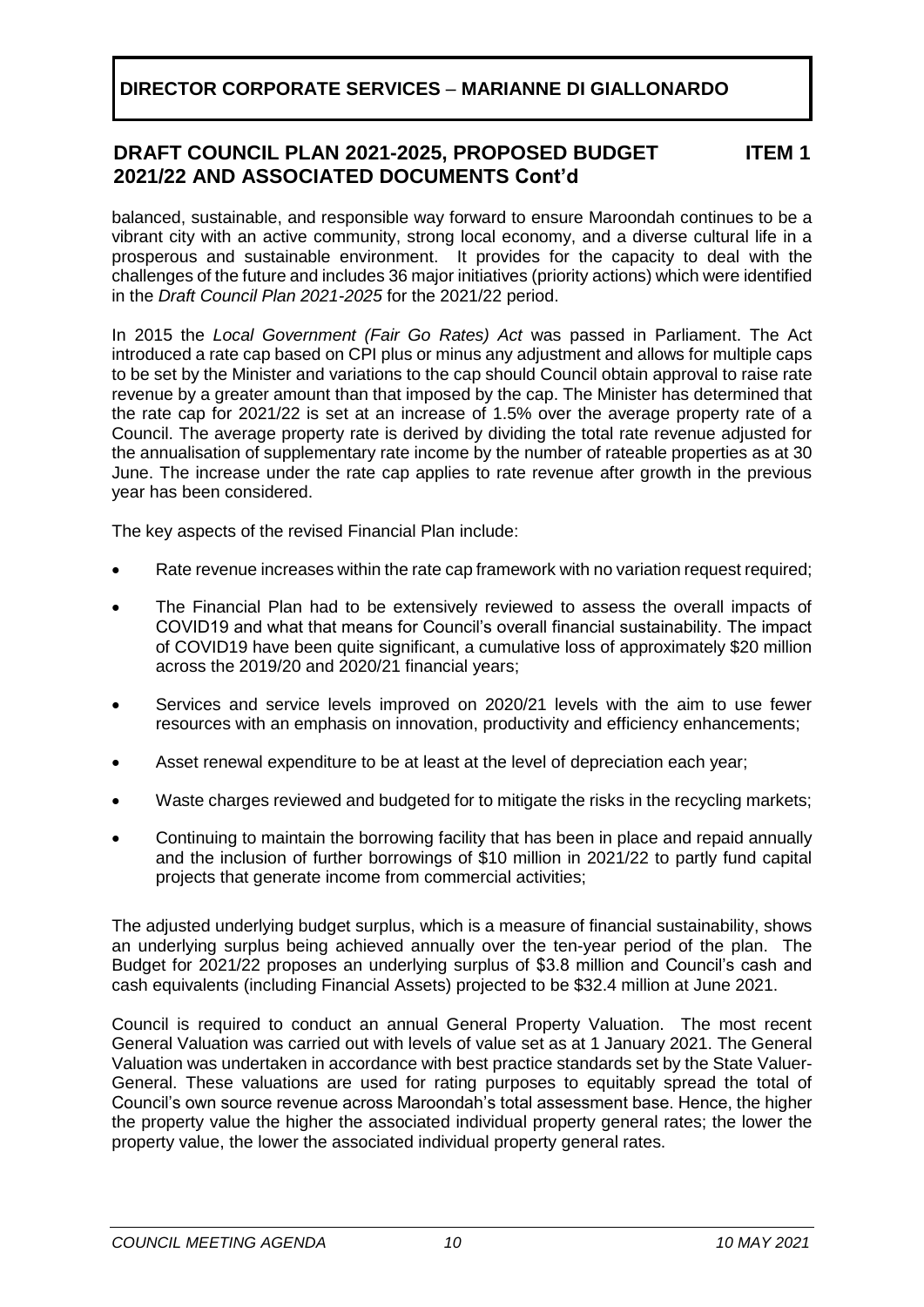#### **DRAFT COUNCIL PLAN 2021-2025, PROPOSED BUDGET 2021/22 AND ASSOCIATED DOCUMENTS Cont'd ITEM 1**

The 2021/22 Rating Strategy is based upon Capital Improved Value, the use of a differential rate for vacant land, commercial land, industrial land, derelict land and the continuation of assistance to ratepayers who qualify under Council's financial hardship provisions. It is proposed to raise \$81.036 million in general rates derived within the rate cap framework legislated by the State Government.

The next General Valuation will be conducted in 2022 and will be carried out with levels set as at 1 January 2022.

Further, Council's established policy regarding garbage services is for all waste and recycling costs to be fully recovered through the application of a Garbage Charge in accordance with Council's contractual arrangements. In accordance with this policy, garbage charges will increase in 2021/22 to; \$371.00 for a 120-litre bin, and \$309.00 for an 80-litre bin. Should members of the community wish to reduce their service from a 120-litre bin to an 80-litre bin, they are encouraged to contact Council. Similarly, should residents wish to increase their recycling capacity they are able to secure a second bin at no extra cost. Again, residents are encouraged to contact Council on 1300 88 22 33.

The *Proposed Budget 2012/22* also includes information on borrowings and confirms that borrowings of \$24.2m were drawn down in 2014/15 to partly fund the new regional aquatic and leisure centre - Aquanation at Ringwood with repayment of principal and interest over 15 years. Also, Council plans to borrow \$10 million in the 2021/22 financial year to partly fund capital projects that generate income from commercial activities.

Further, information on Council's 10-year capital works program is also included which reflects the Total Life Cycle Asset Management framework which provides the basis for the capital renewal and upgrade component associated with infrastructure assets.

The *Proposed Budget 2012/22* provides for an extensive Capital Expenditure program totalling \$48.25m. This capital investment is funded externally via grants and contributions \$19.05m and asset sales of \$0.92m and the balance internally through general rates and cash reserves. Expenditure on asset renewal and asset upgrade is \$29.58m whilst new projects total \$18.67m.

The comprehensive result for the 2021/22 year is planned at a \$22.889m surplus which is a decrease from the 2020/21 Budget as specific funding for large capital works project were received in the prior period. It is anticipated that net surpluses will continue for the life of the Financial Plan.

The planned financial position as at 30 June 2022 reveals Council will continue to be financially sound with projected net assets of \$1.876b, a working capital ratio of 1.23:1, adequate cash and investments to meet its cyclical cash flow requirements, and borrowings in line with agreed loan repayment schedules. It is submitted that the Budget represents prudent financial management that will underpin and facilitate the application and attainment of the future outcomes, key directions and priority actions detailed in the Council Plan and beyond. Hence the 2021/22 Budget has ensured financial sustainability across Council's entire areas of operations and responsibility and in accordance with its long-term Financial Plan, has kept its own source revenue levels realistic.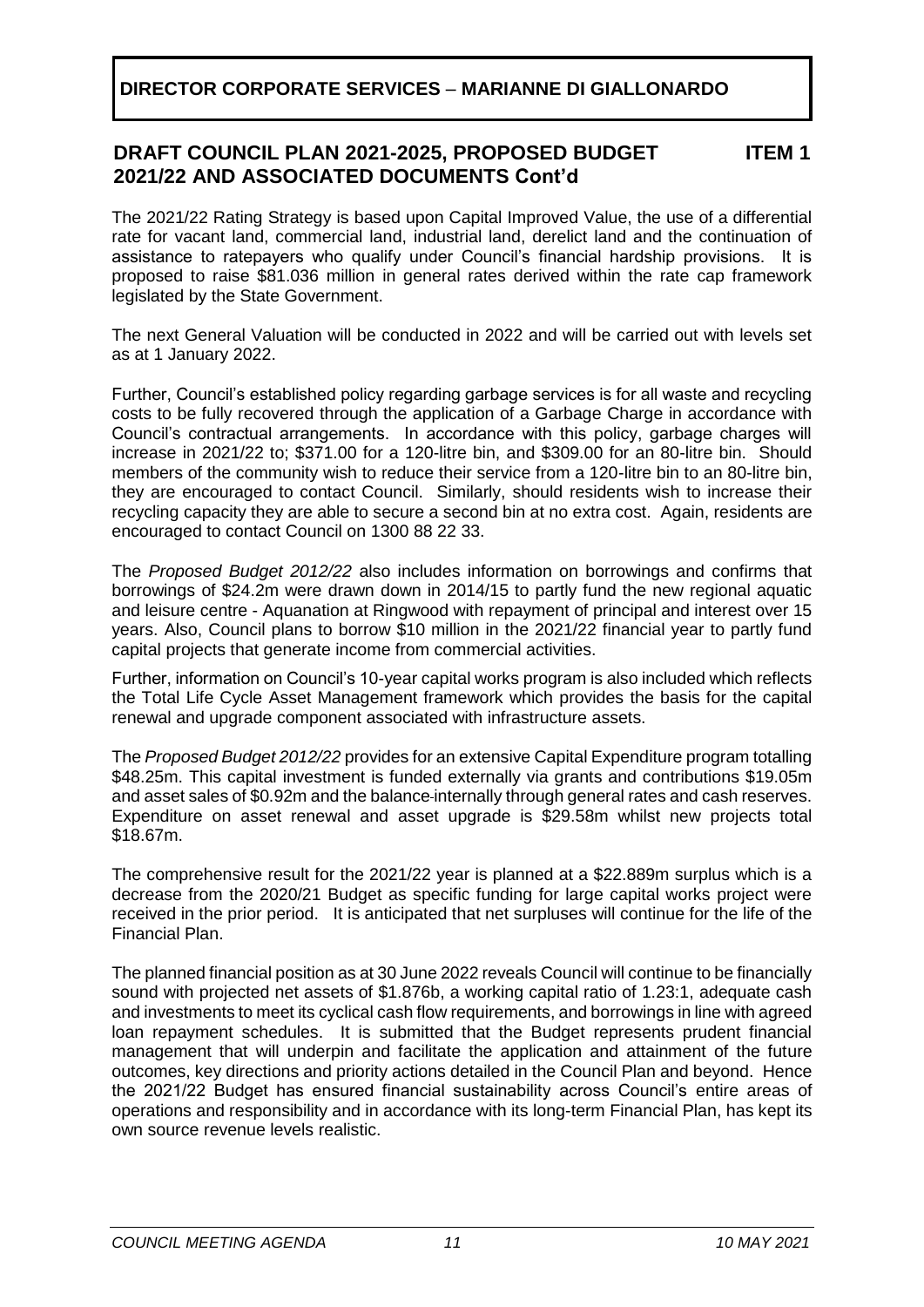#### **DRAFT COUNCIL PLAN 2021-2025, PROPOSED BUDGET 2021/22 AND ASSOCIATED DOCUMENTS Cont'd ITEM 1**

# **FINANCIAL / ECONOMIC ISSUES**

The resources required to implement the *Draft Council Plan 2021-2025* priority actions are contained within the *Draft Financial Plan 2021-2022* and *Proposed Budget 2021/22*.

### **ENVIRONMENTAL / AMENITY ISSUES**

These are contained within the *Draft Council Plan 2021-2025* and *Proposed Budget 2021/22*  and articulate Council's current directions.

## **SOCIAL / COMMUNITY ISSUES**

These are contained with the *Draft Council Plan 2021-2025* and *Proposed Budget 2021/22*  and articulate Council's current directions.

### **COMMUNITY CONSULTATION**

The *Draft Council Plan 2021-2025* evolves from *Maroondah 2040 - Our future together*. Broad engagement was undertaken in both the development, and recent interim review, of the Maroondah 2040 Community Vision. This engagement included surveys, forums, workshops and events with community members, stakeholders, Advisory Committees and employees.

The *Draft Council Plan 2021-2025* has also been informed by the outcomes of recent engagement undertaken for the *Maroondah COVID-19 Recovery Plan*, including over 3,000 community survey responses; and broad scale engagement for the *Maroondah Liveability, Wellbeing and Resilience Strategy 2021-2031* during 2019 and 2020.

## **DELIBERATIVE ENGAGEMENT**

Under the *Local Government Act 2020*, Council is required to prepare the Council Plan in accordance with its deliberative engagement practices.

Over a period of six weeks, and ten sessions, a panel of 40 community members came together to deliberate on the topics of health and wellbeing; liveable communities; environment; and assets. The inputs and recommendations from this panel have informed the *Draft Council Plan 2021-2025* and will also inform a range of Council's future strategic work, projects and service delivery. This in turn also influenced the other documents, such as the *Proposed Budget 2021/22* and associated documents. The *Council Plan 2021-2025* really drives the outcomes and how the other documents are formulated.

## **PUBLIC EXHIBITION**

Under the *Local Government Act 2020*, the *Draft Council Plan 2021-2025* and *Proposed Budget 2021/22* are no longer subject to the "right to make a submission" requirement (*Local Government Act 1989* Section 223).

It is proposed that to seek feedback on the *Draft Council Plan 2021-2025, Proposed Budget 2021/22* and associated documents, all documents will be made available for community consultation for a period of four weeks from 14 May 2021 to 11 June 2021. The *Draft Council Plan 2021-2025, Proposed Budget 2021/*22 and associated documents will be available on Council's website as well as at all Council Service Centres (Realm and Croydon).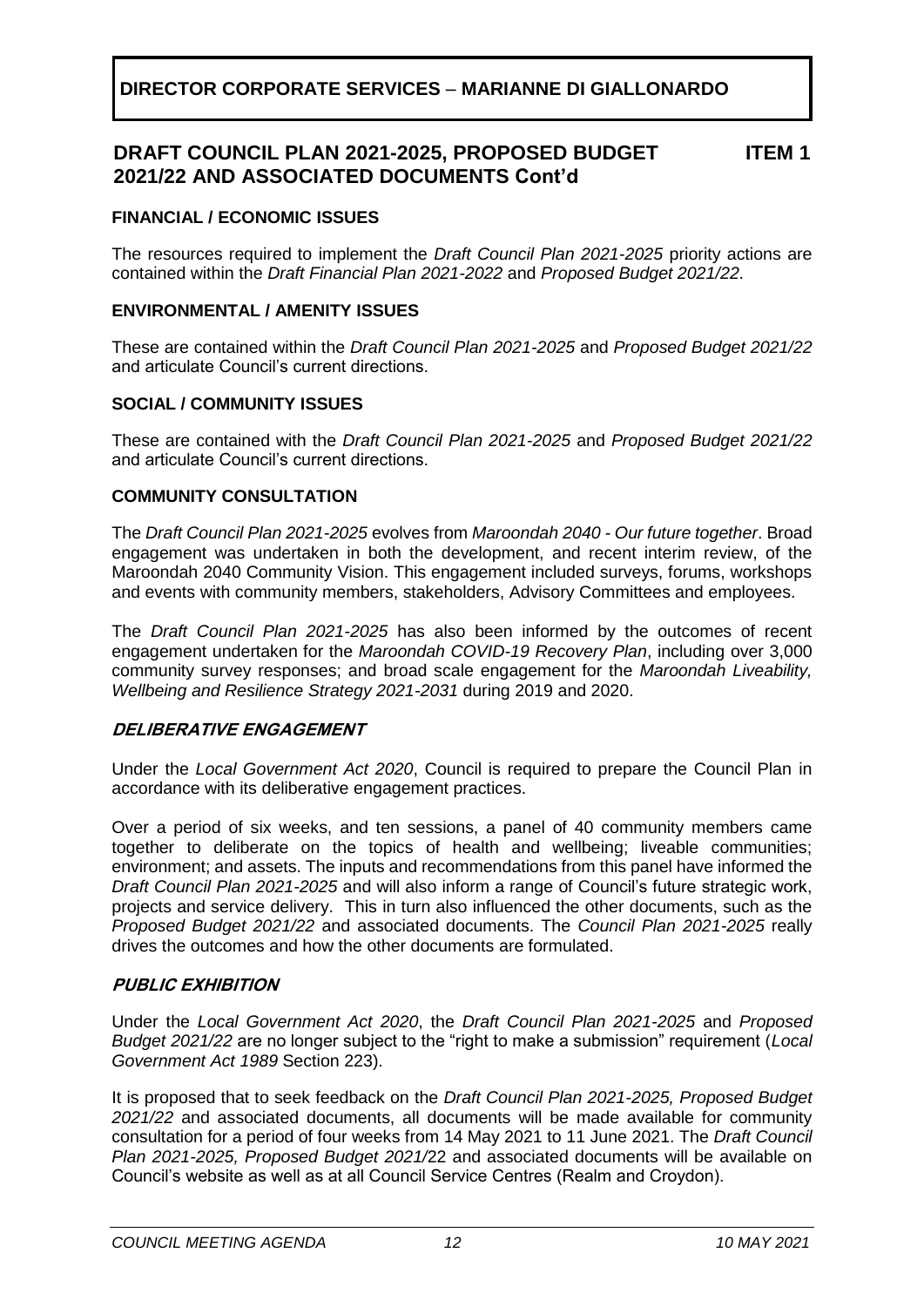#### **DRAFT COUNCIL PLAN 2021-2025, PROPOSED BUDGET 2021/22 AND ASSOCIATED DOCUMENTS Cont'd ITEM 1**

Community members will be provided with an opportunity to provide feedback through Council's website: [www.yoursay.maroondah.vic.gov.au](http://www.yoursay.maroondah.vic.gov.au/) until 5pm, 11 June 2021.

The final *Council Plan 2021-2025*, *Budget 2021/22* and associated documents, will be brought back to Council for formal adoption on 28 June 2021.

At this Council meeting, the *Maroondah 2040 - Our future together* Community Vision will also be tabled for re-adoption without change to meet the legislative requirements of the *Local Government Act 2020*.

# **CONCLUSION**

The *Draft Council Plan 2021-2025, Proposed Budget 2021/22* and associated documents have been prepared for community consultation. They reflect Council's commitment to pursue excellence, good governance and responsible management of resources for the community within the City of Maroondah.

Given Council's *Community Engagement Policy 2021* it is appropriate to place the *Draft Council Plan 2021-2025, Proposed Budget 2021/22* and associated documents on public exhibition before they are formally considered for adoption.

# **ATTACHMENTS**

- 1. **D** Draft Council Plan 2021 2025<br>2. **D** 2021 May 10 MCC Financial F
- 
- 2. 2021 May 10 MCC Financial Plan 2021 2022<br>3. 2021 May 10 MCC Proposed Budget 2021-202 3. 2021 May 10 - MCC Proposed Budget 2021-2022
- 4. Revenue and Rating Plan 2021\_2022 to 2024\_2025

## **CONFIDENTIALITY**

Not Applicable

## **RECOMMENDATION**

## **THAT COUNCIL**

- **1. PROVISIONALLY ENDORSES THE DRAFT COUNCIL PLAN 2021-2025, PROPOSED BUDGET 2021/22, DRAFT FINANCIAL PLAN 2021-2022 AND REVENUE AND RATING PLAN 2021-2025, THAT HAVE BEEN PREPARED IN ACCORDANCE WITH SECTIONS 90 AND 94 OF THE LOCAL GOVERNMENT ACT 2020**
- **2. AUTHORISE THE RELEASE OF THE DRAFT COUNCIL PLAN 2021-2025, PROPOSED BUDGET 2021/22, DRAFT FINANCIAL PLAN 2021-2022 AND REVENUE AND RATING PLAN 2021-2025 ON PUBLIC EXHIBITION FROM 14 MAY 2021 TO 11 JUNE 2021**
- **3. FOLLOWING EXHIBITION AND CONSIDERATION OF ANY SUBMISSIONS RECEIVED, COUNCIL AT ITS MEETING TO BE HELD ON MONDAY 28 JUNE 2021 AT 7:30PM, WILL CONSIDER A REPORT WITH A VIEW TO ADOPTING THE**